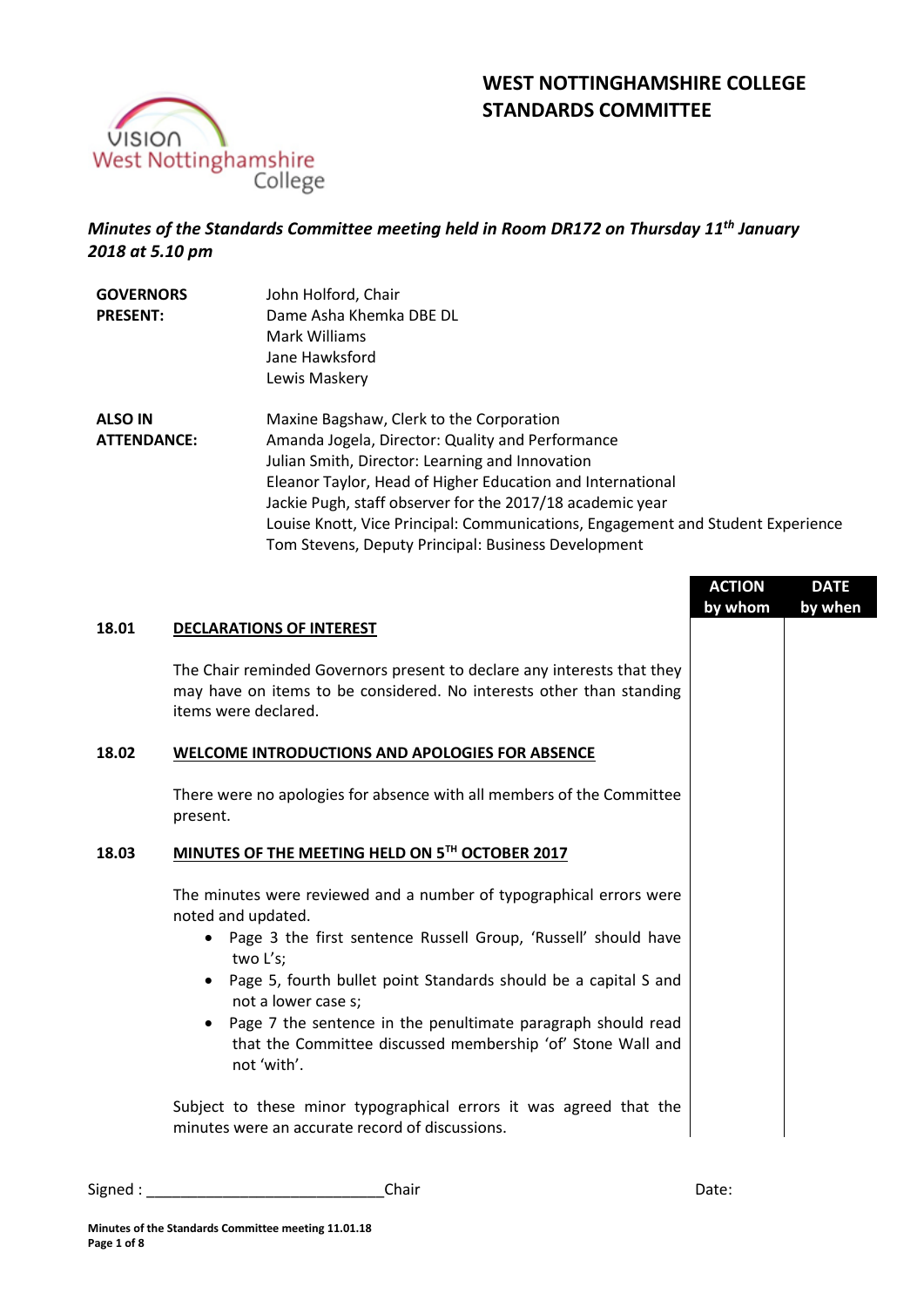AGREED: to approve the minutes of the meeting held on 5<sup>th</sup> October 2017.

There were no matters arising.

# **18.04 ACTION PROGRESS REPORT**

The Committee were happy to note the update provided.

# **18.05 VULNERABLE STUDENTS REPORT**

The Vice Principal: Communications, Engagement and Student Experience provided a presentation to the Committee. She explained that this report on vulnerable students does not include high needs learners as this is something that it is covered in the equality and diversity report later in the meeting. She explained that the definition of vulnerable students includes a number of areas, including:

- Safeguarded
- Young carer
- Attendance
- Young parent
- Mental health
- Looked after
- Criminal record
- Not in parental accommodation.

She explained that there were a number of ways in which the College identifies students at risk and that these include multiple referral points, for example application, induction etc. There are also some students who are automatically referred, for example late applicants and in the 17/18 year Vision Studio School students who transferred. There is a weekly risk update provided regarding these identified students and there are also regular meetings with curriculum.

There are a number of ways of supporting at risk students and these include

- a) External agencies including;
	- Social care
	- YOT
	- Counselling
	- CAMHS (Child and Adult Mental Health Service.
- b) Central team including;
	- Support coaches
	- Safeguarding team
	- ALS team ALS support covers a significant number of students, particularly regarding mental health ADHD and autism.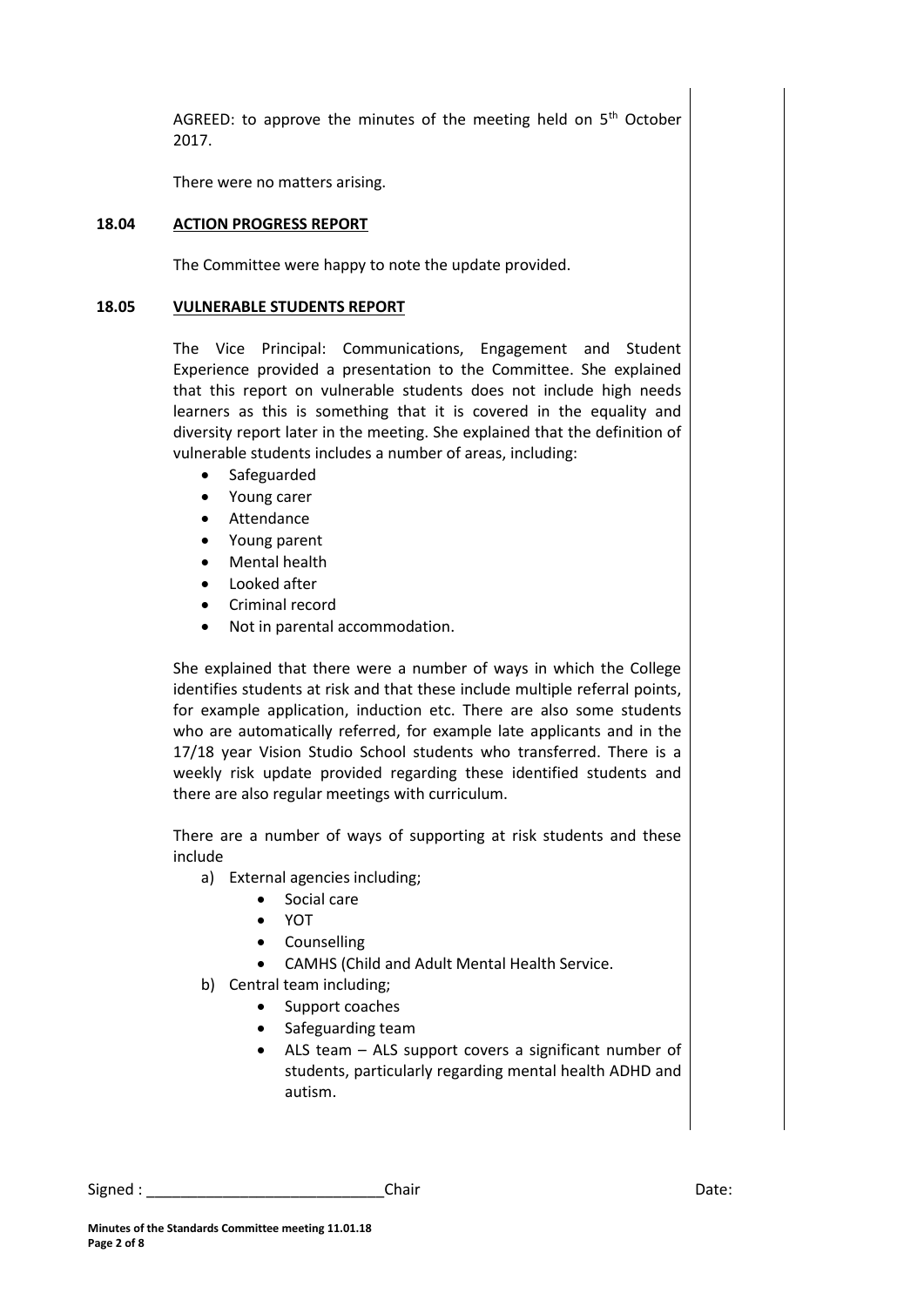- c) Schools of learning
	- Progress tutor
	- Learner development coach.

In terms of the number of students who are supported and deemed as 'vulnerable', the College has seen a significant increase. In the 15/16 year there were 267 and then there was a jump in the 16/17 year to 1110. She explained that there was a significant increase as a result of the type of support offered, in that it became much broader between these two periods. In terms of the type of issues where support is provided the 16/17 and 17/18 year are like for like comparisons. In terms of the data provided:

- 2357 face to face interventions
- includes ongoing safeguarded learners
- early identification improved
- partnerships with external agencies improving
- mental health a significant increase.

She explained that students are RAG rated (red, amber, green, flagged). What the College is seeing is a doubling in percentage terms in each category. The students 'flagged' are those potentially at risk but who have not needed support up to this particular point in time.

The number of safeguarding cases has again seen a significant increase and includes:

- multiple referrals for the same individual
- early identification improved
- focus on training and development = greater awareness
- mental health a significant issue
- two students who are currently going through fitness to study processes.

In terms of outcomes, the Committee were advised that the College is moving towards closing the gap and is moving in the right direction, however there are still some issues to overcome. Retention is in line with the prior year and is in line with the College average which is a really positive sign. In terms of RAG rating of outcomes, she confirmed that the pattern seen is what the College would expect to see.

In year data split by type of vulnerability was discussed. It was explained that some students fall within more than one category of vulnerability. For those with a criminal record attendance is an issue and this is a pattern seen in previous years. The College is seeing the number of students not in parental accommodation increasing (with an increasing trend towards sofa surfing). In terms of those students identified as vulnerable because of their attendance, there are some which are as low as 30 or 40% and it is therefore unlikely that for these individuals they will be able to make up the gap.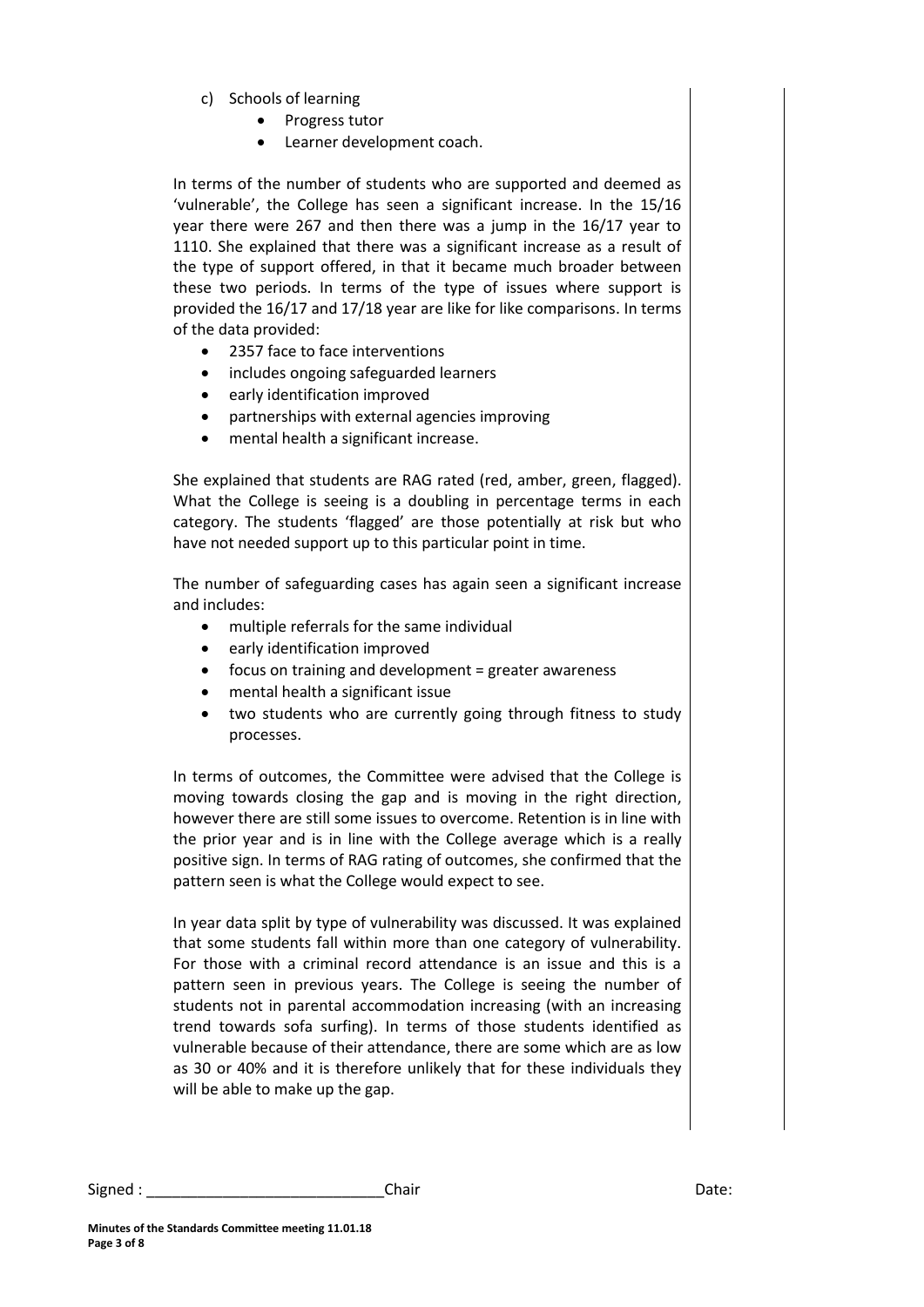|       | In terms of the vulnerability categorisation it was explained that the<br>College relies upon the support coaches and that categorisation is not a<br>science and relies upon an individual point of view.                                                                                                                                                                                                                                                                                                      |                                  |               |
|-------|-----------------------------------------------------------------------------------------------------------------------------------------------------------------------------------------------------------------------------------------------------------------------------------------------------------------------------------------------------------------------------------------------------------------------------------------------------------------------------------------------------------------|----------------------------------|---------------|
|       | In terms of planning for the future this includes:<br>the role of support coach<br>$\bullet$<br>the development of a Mental Health Strategy (which will be<br>$\bullet$<br>presented to this Committee at the next meeting)<br>collaboration with schools and the local authority to aid<br>$\bullet$<br>transition.                                                                                                                                                                                            | <b>VP</b><br>CE&SE               | March<br>2018 |
|       | In general discussion she explained that the development of a Mental<br>Health Strategy and plan is critical in terms of supporting the growing<br>need. The College is seeing a change in qualifications so that they have<br>more end point assessments which will be harder for some students<br>than others because of anxiety. BTECs are also seeing more exams<br>introduced.                                                                                                                             |                                  |               |
|       | She advised that the teams are also looking at a College-wide Behaviour<br>Strategy, part of which is consideration as to whether staff should have<br>more training in relation to youth work given the issues that are being<br>seen. Staff believe that there is more work to do regarding group<br>dynamics and group engagement.                                                                                                                                                                           |                                  |               |
|       | The Committee were advised that there are quite a number of HE<br>projects regarding mental health and resilience and nationally some<br>significant themes are emerging. What needs to be developed is better<br>resilience across the whole organisation.                                                                                                                                                                                                                                                     |                                  |               |
|       | AGREED: to note the content of the update and presentation provided.                                                                                                                                                                                                                                                                                                                                                                                                                                            |                                  |               |
| 18.06 | <b>SELF ASSESSMENT REPORT 2016/17</b>                                                                                                                                                                                                                                                                                                                                                                                                                                                                           |                                  |               |
|       | The Self-Assessment Report provided on the portal was reviewed in<br>detail. The Chair of the Committee confirmed that he had been involved<br>in the SAR validation panel as well as the other external reviewers. Part<br>of this validation process included the recommendation that the<br>document be condensed and that staff in the College focus more on the<br>Quality Improvement Plan (QIP), it being the view that the QIP is the<br>more critical document required to drive forward improvements. |                                  |               |
|       | In terms of grades, the proposal is for all to be grade 2s/good save for<br>16-19 study programmes which is a 3 (requires improvement). It was<br>confirmed that this 3 may be reviewed after consideration of data that is<br>available in January/February regarding distance travelled from prior<br>year school performance data. It was agreed that this data would be<br>shared with the Committee at the next meeting.                                                                                   | Dir<br>Q&P/Dir<br><b>L&amp;I</b> | March<br>2018 |
|       |                                                                                                                                                                                                                                                                                                                                                                                                                                                                                                                 |                                  |               |

Signed : \_\_\_\_\_\_\_\_\_\_\_\_\_\_\_\_\_\_\_\_\_\_\_\_\_\_\_\_Chair Date: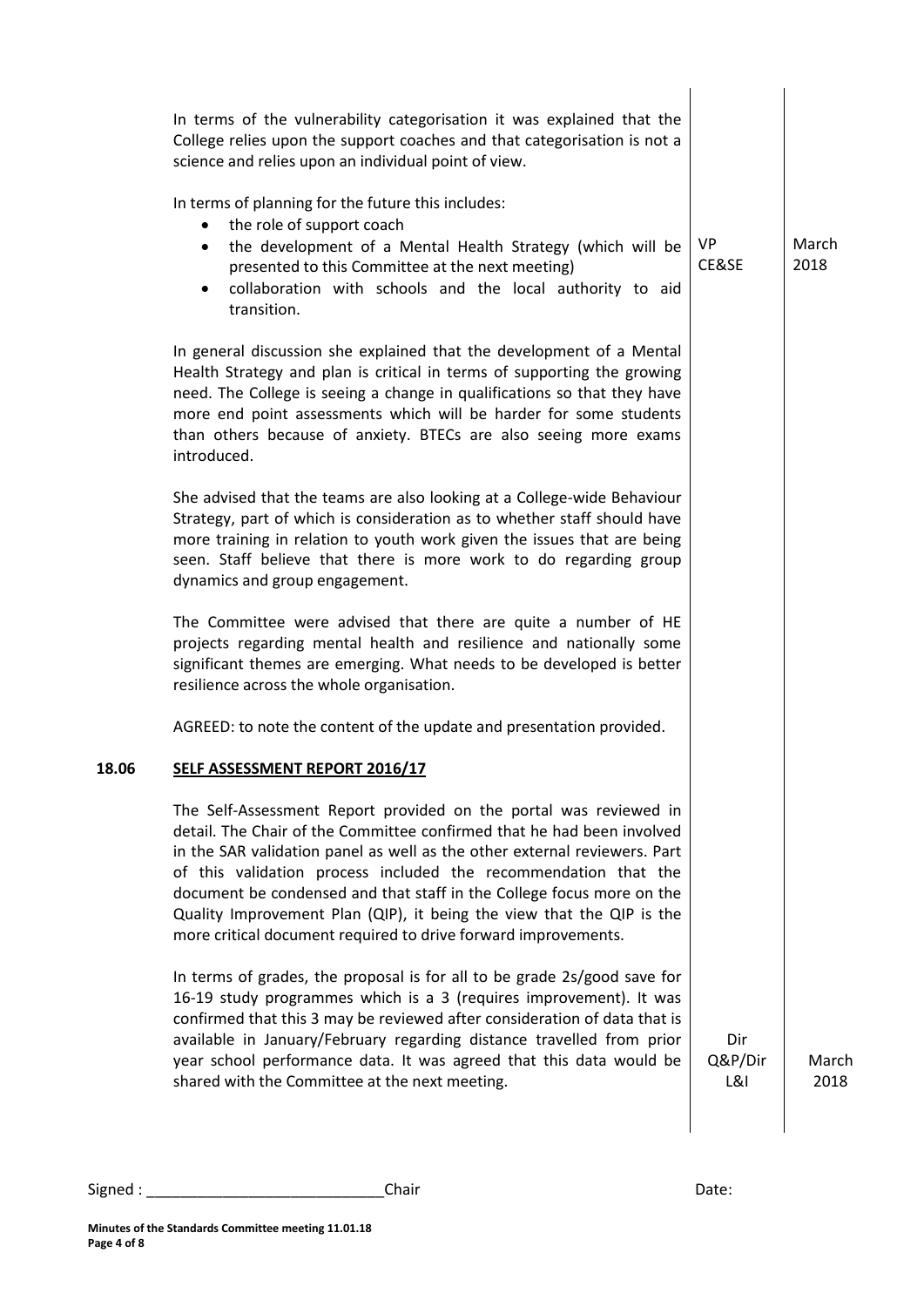The Committee were happy that the SAR as presented reflected an accurate position and were happy to recommend it for Board approval.

AGREED: to recommend that the Board approve the Self-Assessment Report and grades proposed as presented for the 2016/17 academic year.

# **18.07 QUALITY IMPROVEMENT PLAN (QIP) FOR 2017/18**

The Director: Quality and Performance introduced this report and key matters noted were:

- progress has been made against each element of the QIP 16/17 with 37% of actions complete and 63% of actions rolled over to the QIP 17/18. It should however be noted that some of the actions rolled over were added as a result of the inspection in February 2017.
- The action to improve overall and timely achievements of 24+ advanced apprenticeships to above the national rates remains an area for improvement and has been the case since 15/16. This will be an area of intense scrutiny for this academic year.

The Committee were given assurance that the team are monitoring partner provision very carefully and that as activity decreases a close eye is being kept on quality.

She explained that the QIP is not yet 'final' as an external review is planned this month. The intention is for the QIP to become more of a 3 year strategy. It was confirmed that all actions identified in the selfassessment report have been picked up in the QIP. It was confirmed that as a quality plan it will continue to change and develop over time and that there will be an ongoing review of this document.

AGREED to note the content of the plan presented and receive further updates at future meetings.

# **18.08 HE SELF-EVALUATION DOCUMENT 2016/17**

The Head of Higher Education and International introduced this item and confirmed that the SED is drawn from across all College departments. It has been through the same scrutiny process as the FE self-assessment report. There has been external validation and any feedback from this has been incorporated.

The HE self-evaluation document confirms that the College considers that its HE provision meets QAA expectations and that this was confirmed through the validation process. In addition, the teaching excellent framework (TEF) metrics suggest a strong initial hypothesis and the College will complete a TEF year 3 submission in January 2018.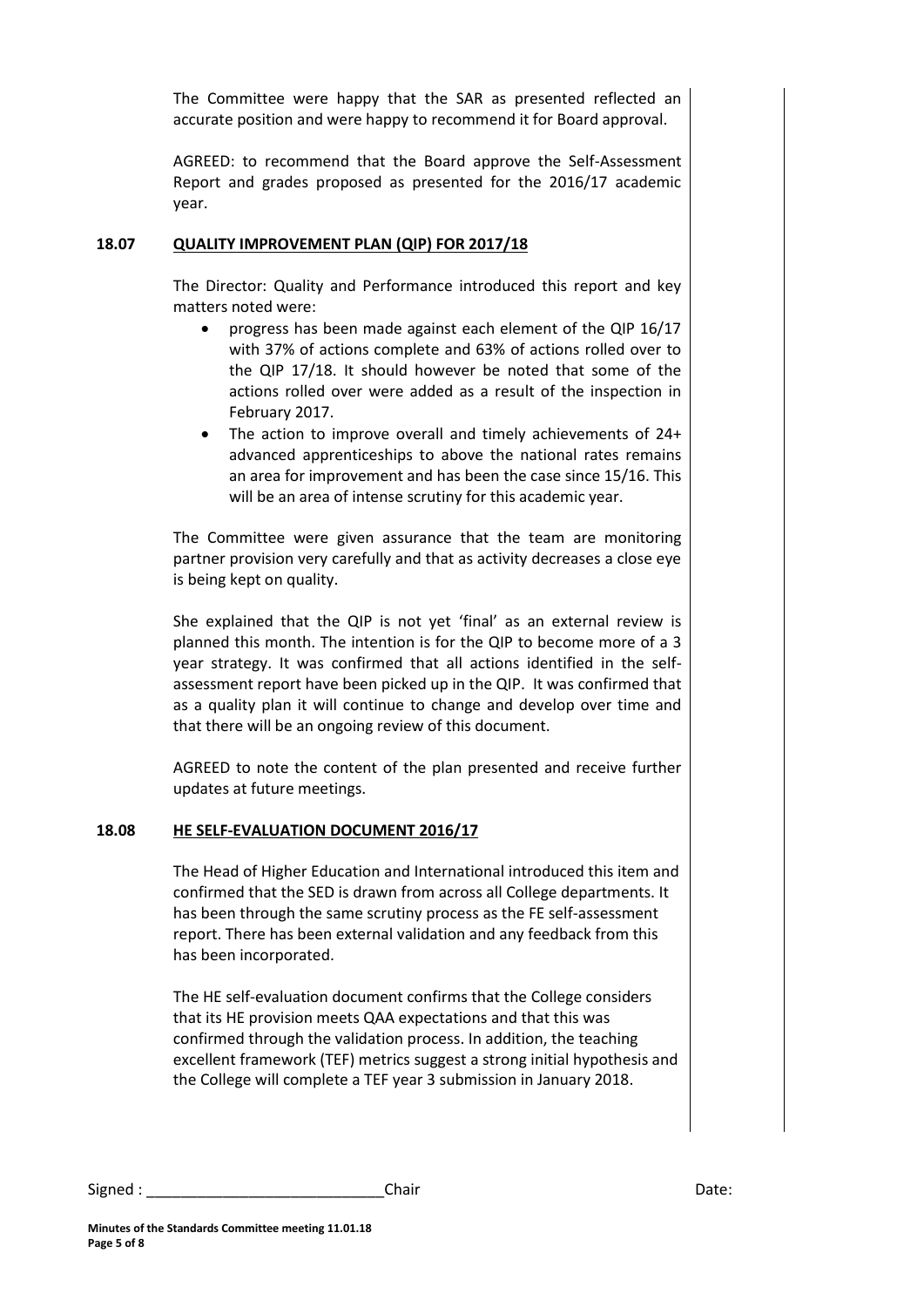That being said, the risk rating is amber as a number of areas for improvement have been carried forward from 16/17, these focus on employer engagement and employability, staffing and part time student satisfaction where actions taken have not yet had the impact expected. There are still some improvements to make in terms of securing some commendations.

The Committee also considered the HE Quality Improvement Plan for 17/18 and it was explained that the plan relates to a number of key areas

- Risk  $5 -$  quality of teaching and learning
- Risk  $6 -$  student experience
- $\bullet$  Risk 8 College positioning and reputation.

It was explained that the self-evaluation document and the QIP are the culmination of the annual monitoring processes confirmed in the annual provider review.

AGREED:

a) to approve the HE self-evaluation document as presented for 2016/17;

b) note the content of the HE Quality Improvement Plan for 2017/18.

# **18.09 EQUALITY AND DIVERSITY REPORT**

The Vice Principal: Communications, Engagement and Student Experience drew members' attention to her detailed report and explained that colleges are legally obliged to publish student performance data. Key matters noted were:

- Whilst the gap in achievement between male and female students has closed in 16/17 the College is still showing an achievement gap with a 3% gap of male underachievement (prior year position was 5%). The main issues seem to be at Level 2 and within the Engineering and Transport Skills curriculum area which is predominantly male.
- White British students continue to underperform against their BME counterparts, however very low BME student numbers skew the data positively.
- Students who declare a disability or learning difficulty under achieve at both ages, at 16-18 issues are at Level 1 and are related to the achievement of English and Maths. She advised that the College has commenced a review of its support for dyslexia.
- At 19+ high needs underachieve by 13%, however this relates to 5 students out of the 22% who were identified as high needs.
- In relation to apprenticeships there is an 11% gap in achievement for BAME students, this has been highlighted as a particular issue for London Hairdressing Academy and CIDDHI Training. At 16-18 apprentices who declare a learning difficulty or disability underachieve by 6%.